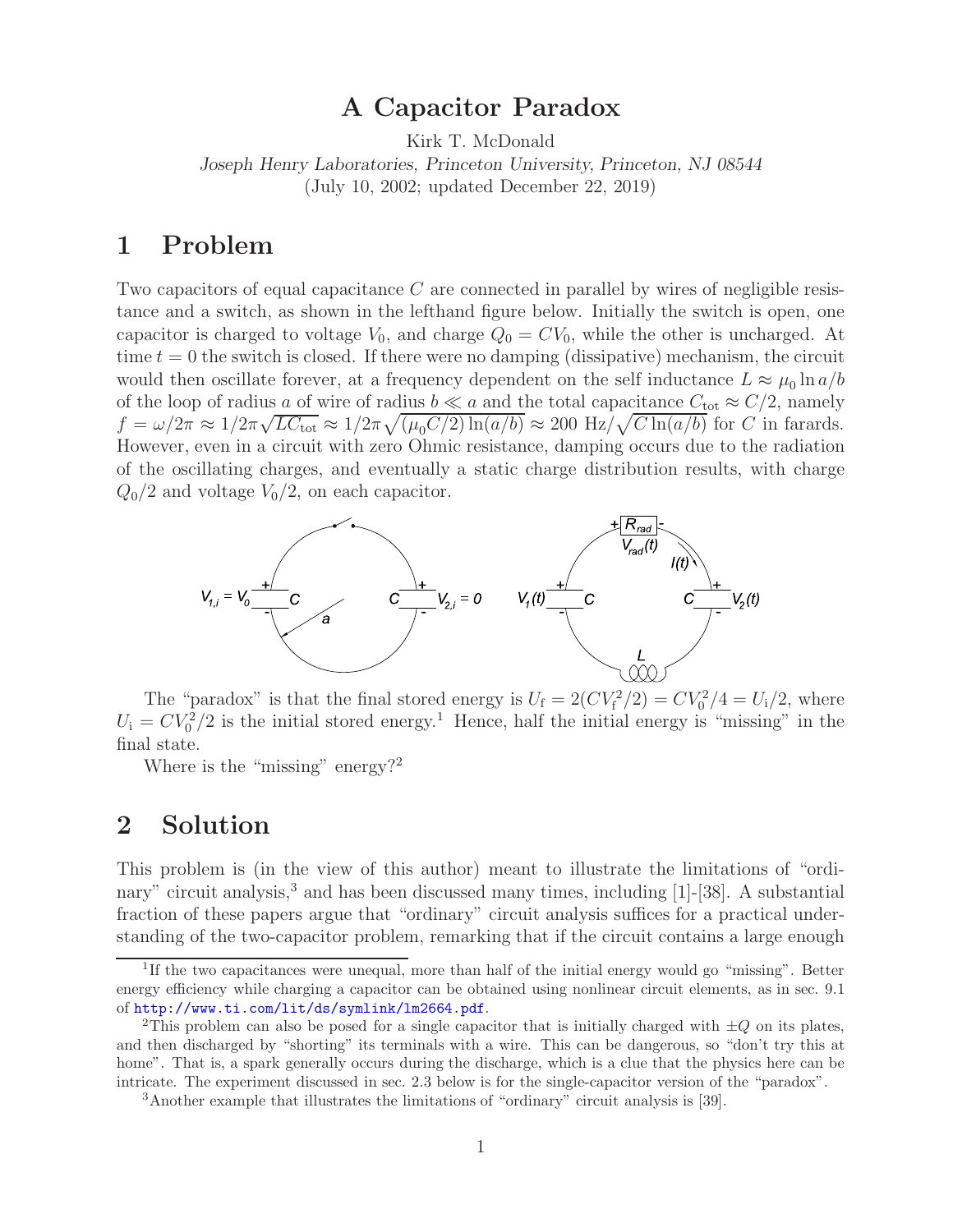Ohmic resistance, the associated Joule heating accounts for essentially all of the "missing" energy.<sup>4</sup>

Recall that in Poynting's view [40], the energy the energy that is transferred from one capacitor to the other passes through the intervening space, not down the connecting wires. In the present example, some of the energy in the electrostatic field of the initially charged capacitor "escapes" from the circuit in the form of electromagnetic radiation.<sup>5</sup> Hence, we should examine the possibility that radiation carries away a significant fraction of the "missing" energy.<sup>6</sup>

### **2.1 Ordinary Circuit Analysis of the Two-Capacitor Problem**

If the quantity labeled  $R_{rad}$  in the circuit diagram on p. 1 were an ordinary resistor of value R, then the circuit equation would be (for  $t \geq 0$ ),

$$
-V_1 + V_2 + L\dot{I} + IR = 0, \qquad \frac{Q}{C} + \frac{L\ddot{Q}}{2} + \frac{R\dot{Q}}{2} = 0,
$$
\n(1)

where  $L \approx \mu_0 \ln(a/b)$  is the self inductance of the circuit,  $Q \equiv Q_2 - Q_1$  and we note that  $I = \dot{Q}_2 = -\dot{Q}_1 = \dot{Q}/2$ . The initial conditions are  $Q(0) = -Q_1(0) = -CV_0$  and  $\dot{Q}(0) = 0$ . Use of a trial solution of the form  $e^{i\omega t}$  leads to,

$$
\omega = \frac{iR}{2L} \pm \omega_0, \qquad \omega_0 \equiv \sqrt{\frac{2}{LC} - \frac{R^2}{4L^2}}, \tag{2}
$$

so the (real) solution that obeys the initial conditions can be written as,

$$
Q(t \ge 0) = -CV_0 e^{-Rt/2L} \left( \cos \omega_0 t + \frac{R}{2L \omega_0} \sin \omega_0 t \right), \quad I(t \ge 0) = \frac{\dot{Q}}{2} = \frac{V_0}{L \omega_0} e^{-Rt/2L} \sin \omega_0 t. \tag{3}
$$

Then,  $Q_f = 0$ ,  $Q_{1,f} = CV_{1,f} = Q_{2,f} = CV_{2,f}$ , and hence  $V_{1,f} = V_{2,f}$ . The energy dissipated by the resistor  $R$  is,

$$
\Delta U = \int_0^\infty I^2 R dt = \frac{V_0^2 R}{L^2 \omega_0^2} \int_0^\infty e^{-Rt/L} \sin^2 \omega_0 t dt = \frac{V_0^2 R}{L^2 \omega_0^2} \frac{2\omega_0^2}{(R/L)(R^2/L^2 + 4\omega_0^2)}
$$
  
=  $\frac{CV_0^2}{4} = \frac{U_1}{2}$ , and so  $U_f = \frac{CV_0^2}{4} = CV_{1,f}^2$ ,  $V_{1,f} = \frac{V_0}{2} = V_{2,f}$ , (4)

<sup>&</sup>lt;sup>4</sup>The YouTube video https://www.youtube.com/watch?v=cmverrUVOQA adds a motor + mechanical load to the circuit, so that the "missing" energy can be "seen" as the mechanical work done after the switch is closed, thereby avoiding the need to consider radiation or even Joule heating, which concepts the video author finds too abstract. Yet, this author gets it right that a dissipative mechanism is required for the circuit to end up with only half of the initial stored field energy.

<sup>&</sup>lt;sup>5</sup>As noted in [13], when a capacitor is discharged near a radio, the latter detects a burst of noise at any frequency, associated with the initial "switching" transients that last a few nsec. See also the caption of Fig. 3 of [7]. For additional commentary on this phenomenon, see [41].

 $6$ Some authors  $[12, 17, 18, 20, 21, 30, 31, 32, 34]$  have argued that the two-capacitor problem is analogous to the "two-tank problem," in which water is transfered from one tank to another via a connecting pipe (although this "plumbing analogy" was objected to already in [13]). If the water were frictionless, the eventual "missing" potential energy (*i.e.*, gravitational-field energy) would be radiated away by gravitational waves. Since this is a very weak process, the frictionless water would oscillate from one tank to the other for a very long time, before eventually coming to equilibrium with each tank half full. In practice, the friction (viscosity) of water is large enough that there would be no observable oscillation of the water (*i.e.*, overdamped "oscillation").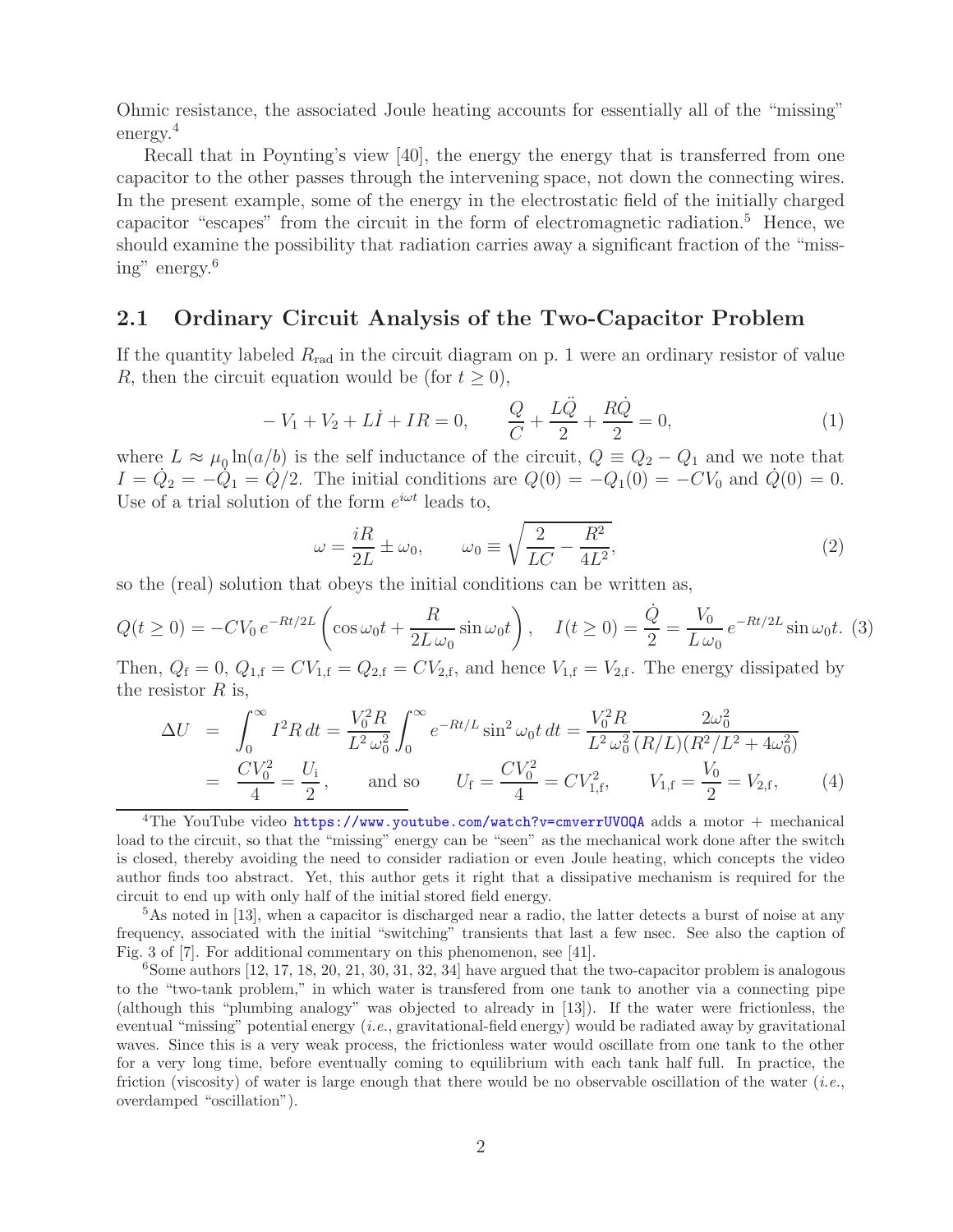using Dwight 861.10  $[42]$ .<sup>7</sup> Thus, if the voltage drop associated with the dissipative mechanism has the form IR for a constant R, the dissipated energy equals the "missing" energy  $U_1/2 = CV_0^2/4$ . It does not, however, follow that this demonstrates R to be purely an Ohmic resistance.

Indeed, for low Ohmic resistance, the current in the circuit would perform a damped oscillation with nominal angular frequency  $\omega_0 \approx \sqrt{2/LC}$ , and the associated electric and magnetic dipole radiation would have power well described by  $P_{rmrm rm}(t) = I^2(t)R_{\rm rad}$  where  $R_{\rm rad}$ is a constant with dimensions of electrical resistance.

#### **2.2 Model Calculation of Magnetic Dipole Radiation**

We assume that the wires form a circle of radius  $a$  and we neglect charge accumulation in the wires compared to that on the capacitor plates. In this approximation the current in the wires is spatially uniform, and the total electric dipole moment of the system (with symmetrically arrayed capacitors) is constant. Then, electric dipole radiation does not exist, and magnetic dipole radiation dominates.

The "radiation resistance" of this circuit causes a voltage drop  $V_{rad}$  within the circuit that can be identified as,

$$
V_{\rm rad}(t) = \frac{P_{\rm rad}(t)}{I(t)} = I(t) \frac{P_{\rm rad}(t)}{I^2(t)} \equiv I(t) R_{\rm rad},
$$
\n(5)

where  $P_{\text{rad}}$  is the radiated power,  $I(t)$  is the current in the wire, and the radiation resistance is  $R_{\text{rad}} = P/I^2$ . The latter is constant in the further approximation that the damping time is large compared to the period of oscillation of the current, *i.e.*,  $\ddot{I} \approx -\omega_0^2 I \approx 2I/LC$ .

To estimate the radiated power we note that the magnetic moment  $m$  of the circuit is (in Gaussian units),

$$
m(t) = \frac{\pi a^2 I(t)}{c},\tag{6}
$$

where c is the speed of light. According to the Larmor formula  $[43]$ , the radiated power is,

$$
P_{\rm rad} = \frac{2\ddot{m}^2}{3c^3} = \frac{2\pi^2 a^4 \ddot{I}^2}{3c^5} \approx \frac{2\pi^2 a^4 \omega_0^4 I^2}{3c^5} \,. \tag{7}
$$

The radiation resistance is,

$$
R_{\rm rad} = \frac{P_{\rm rad}}{I^2} \approx \frac{2\pi^2}{3c} \left(\frac{a\omega_0}{c}\right)^4 = \frac{2^5\pi^6}{3c} \left(\frac{a}{\lambda}\right)^4 \approx 3 \times 10^5 \left(\frac{a}{\lambda}\right)^4 \Omega,
$$
 (8)

noting that  $\omega_0 = 2\pi c/\lambda$ , and  $1/c$  in Gaussian units equals 30  $\Omega$ .

While this radiation resistance appears large at first glance, in practice  $a/\lambda$  (the ratio of the size of the circuit compared to the wavelength of the radiation) will be quite small, and the circuit would oscillate a very long time before the "missing" energy  $CV_0^2/4$  would be radiated away.

<sup>&</sup>lt;sup>7</sup>In [1], the self inductance was ignored, so the resulting circuit equation  $\dot{Q} = -2Q/RC$  has the solution  $Q(t \ge 0) = -CV_0 e^{-2t/RC}$ , with  $I(t \ge 0) = \dot{Q}/2 = (V_0/R) e^{-2t/RC}$ . Then, the total energy dissipated by the resistor R is,  $\Delta U = \int_0^\infty I^2 R dt = (V_0^2/R) \int_0^\infty e^{-4t/RC} dt = CV_0^2/4 = U_1/2$ .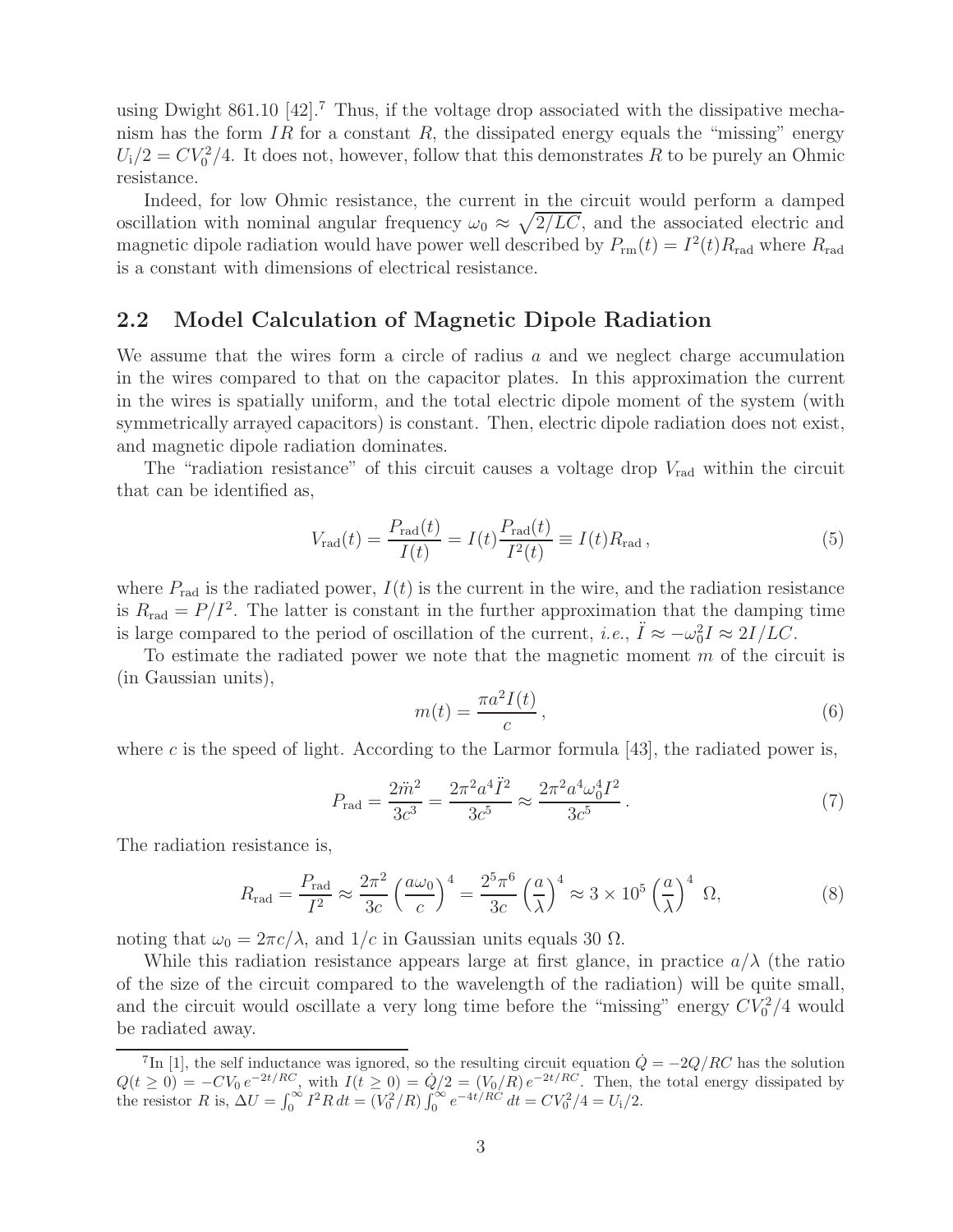#### **2.3 An Experiment**

Hence, it is useful to consider the only experimental data in the literature related to the two-capacitor problem, in Fig. 3 of [7], shown on left on the next page, where the current trace has 10  $\mu$ s per horizontal (time) division. This experiment was on the "short circuit" discharge of a single capacitor with  $C = 11.5 \mu$ F, where the observed frequency of the damped oscillations was  $\omega/2\pi = f = 41$  kHz ( $\lambda = 7.3 \times 10^5$  cm), and the damping time was observed to be approximately two periods,  $\tau \approx 2/f$ . Considering the equivalent circuit to be a series R-L-C circuit, the current  $I(t > 0) = K e^{\alpha t}$ , obeys (for complex constants K and α),

$$
\ddot{I}L + IR + \frac{Q}{C} = 0, \qquad \alpha = -\frac{R}{2L} \pm i\sqrt{\frac{1}{LC} - \frac{R^2}{4L^2}} \approx -\frac{R}{2L} \pm \frac{i}{\sqrt{LC}} \equiv -\beta \pm i\omega, \tag{9}
$$

where the approximation holds for small resistance  $R$ , as in this example. The discharge begins at time  $t = 0$ , when  $I_0 = 0$  and  $Q_0 = CV_0$ , and the waveforms are, using Dwight 575.1  $[42]$ <sup>8</sup>

$$
I(t>0) = Ae^{-\beta t} \sin \omega t = -\frac{CV_0(\beta^2 + \omega^2)}{\omega} e^{-\beta t} \sin \omega t \approx -CV_0 \omega e^{-\beta t} \sin \omega t, \tag{10}
$$

$$
Q(t>0) = Q_0 + \int_0^t A e^{-\beta t'} \sin \omega t' dt' = CV_0 e^{-\beta t} \left( \cos \omega t + \frac{\beta}{\omega} \sin \omega t \right).
$$
 (11)

Then, the observed frequency implies that the self inductance of the circuit was  $L =$  $1/4\pi^2 f^2 C = 1.3$  µH (consistent with the circuit being a loop of 2-cm radius made of 24-gauge wire), and the observed damping time implies that the effective resistance was  $R = fL = 0.05 \Omega$ .



The wires in the circuit were stated to be "very short," such that it is implausible that the Ohmic resistance of the circuit was 0.05  $\Omega$  (for example, the resistance of 2000 feet of 24-gauge wire is 0.05 Ω). However, the *conventional capacitor contained a "rolled up" sandwich of foil and dielectric*, for which the equivalent series resistance of the thin foil was very plausibly close to the observed 50 m $\Omega$ .<sup>9</sup> In contrast, the radiation resistance (8) is only  $1.7 \times 10^{-17}$  Ω for  $a = 2$  cm and  $\lambda = 7.3 \times 10^5$  cm.

<sup>&</sup>lt;sup>8</sup>Note that the damping time constant is  $2L/R$  and not RC. That is, most textbook discussions of the discharge of a capacitor are naïve in ignoring the self inductance, and claiming that  $Q(t > 0) = CV_0 e^{-t/RC}$ .<br><sup>9</sup>https://en.wikipedia.org/wiki/Aluminum\_electrolytic\_capacitor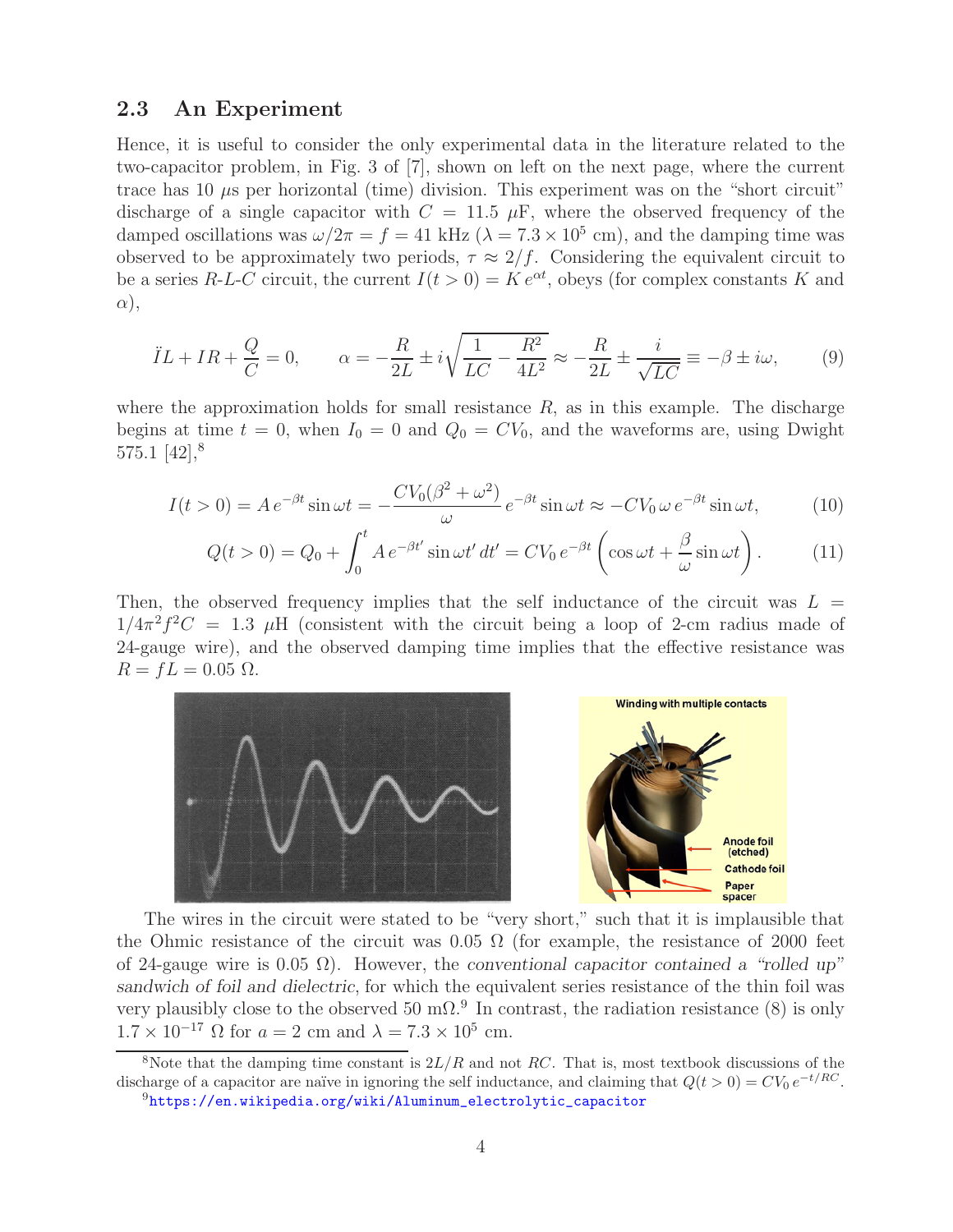This supports the view in many of the discussions of the two-capacitor problem [1]-[38] that the Ohmic resistance of the circuit dissipates the vast majority of the "missing" energy (unless, of course, the electrical circuit is used to drive a nonelectrical load that dissipates the energy, as in footnote 4 above).

#### **2.3.1 Another Experiment** (July 1, 2022)

Another experiment involving a capacitor in a series L-R-C circuit was reported in Fig. 81, p. 226 of [44]. The figure caption was somewhat ambiguous, but I believe the circuit studied was that shown on the right below.



At time  $t = 0$ , a switch connected a battery of voltage V to an inductance L and resistance R in series. The voltage drop IR across the resistor was observed with an oscilloscope (of large input impedance). The current waveform corresponding to this position of the switch was,

$$
I(t > 0) = \frac{V}{R} \left( 1 - e^{Rt/L} \right),\tag{12}
$$

as reviewed in eq.  $(414)$ , p. 219 of  $|44|$ , and seen on the left side of the photo (oscillogram) above.

At time  $t_1$  large enough that the current I was essentially  $V/R$ , the switch was thrown so as to disconnect the battery and connect  $L$  and  $R$  to a capacitor  $C$  that was initially uncharged. The circuit equation for  $t>t_1$  again follows from eq. (9), whose solution can now be written as,

$$
I(t > t_1) = \frac{V}{R}e^{-R(t - t_1)/2L}\cos\omega(t - t_1), \qquad \omega = \sqrt{\frac{1}{LC} - \frac{R^2}{4L^2}},
$$
(13)

such that  $I(t_1) = V/R$ . The waveform for  $t > t_1$  is that seen in the right side of the photo above, and is oscillatory (rather than a simple exponential as would be inferred if the inductance were neglected).

### **A Appendix: Loss-Free Resistor** (June 30, 2022)

*This Appendix was inspired by e-discussions with Ivo Barbi and Sigmond Singer*

Circuits have been developed that are called "loss-free resistors". The original version [45, 46] is a 4-terminal device that appears to the two input terminals as a resistance  $R$ , while transferring power  $I^2R$  to a load connected to the two output terminal, where I is the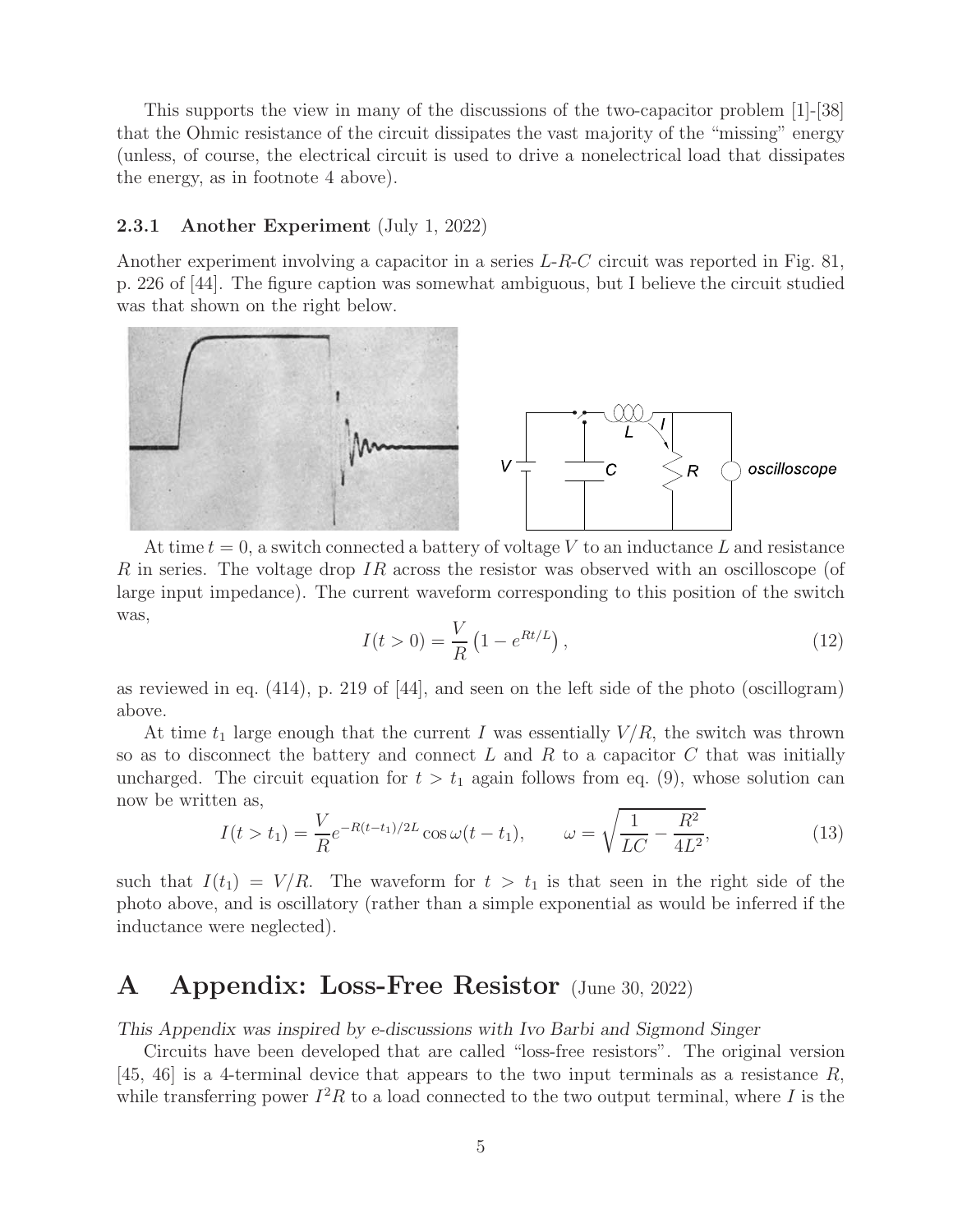input current. Another version is a 3-terminal device [47], with input, output and common terminals, where the "series loss-free resistor" appears to be between the input and output terminals. Both of these devices are not totally loss free, and the "series loss-free resistor" of [47] operates only for currents of one sign.

We now consider the two-capacitor circuit with a series "loss-free" resistor in the configuration of  $[47]$ , which involves two circuit loops.<sup>10</sup>

Nominally,  $R_1$  is "loss free", although it includes a small dissipative resistance, while  $R_2$ is a small dissipative resistance.<sup>11</sup> Each loop has self inductance, some of which is shared between the two loops, which we indicate by the three inductances  $L_i$  in the figure below.<sup>12</sup> A diode D next to  $L_3$  keeps the current  $I_1 - I_2$  through this inductor always negative.



Initially,  $Q_1 = CV_0$ ,  $Q_2 = 0$ , and the switch is open, to be closed at time  $t = 0$ . The steady-state voltage and charge on the two capacitors are equal.

In the approximation that the system is actually "lossless", the final (positive) charge on each capacitor is  $Q_1(0)/\sqrt{2}$ .<sup>13</sup> The total final positive charge is greater than the initial positive charge, which is possible in the two-loop circuit with the series "loss-free" resistor, whose internal circuitry can generate additional charge separation.<sup>14</sup>

After the switch is closed at time  $t = 0$ , the circuit relations are, so long as  $I_2 - I_1 > 0$ ,

$$
I_1 = -\dot{Q}_1, \qquad I_2 = \dot{Q}_2, \qquad (14)
$$

$$
L_1\dot{I}_1 + L_3(\dot{I}_1 - \dot{I}_2) + I_1R_1 - \frac{Q_1}{C} = 0, \qquad (L_1 + L_3)\ddot{I}_1 - L_3\ddot{I}_2 + R_1\dot{I}_1 + \frac{I_1}{C} = 0,\tag{15}
$$

$$
L_2\dot{I}_2 + L_3(\dot{I}_2 - \dot{I}_1) + I_2R_2 + \frac{Q_2}{C} = 0, \qquad (L_2 + L_3)\ddot{I}_2 - L_3\ddot{I}_1 + R_2\dot{I}_2 + \frac{I_2}{C} = 0. \tag{16}
$$

Supposing the currents  $I_j$  have the time dependences as (the real part of)

<sup>&</sup>lt;sup>10</sup>If a series "loss-free" resistor were used in a simple  $R-L-C$  circuit, its output and common terminals would have to be shorted together, such that there would be no "load" to accept the  $I^2R$  power. That is, there cannot be a "loss-free"  $R$ - $L$ - $C$  circuit.

<sup>&</sup>lt;sup>11</sup>The dissipative resistances are partly Ohmic and partly due to radiation.

<sup>&</sup>lt;sup>12</sup>The complex internal circuitry of the series "loss-free" resistor is not shown in the figure. See [47].

<sup>&</sup>lt;sup>13</sup>Of course, a capacitor supports equal and opposite charges on its two plates, such that the total charge associated with a capacitor is zero. The total charge in the two-capacitor circuit is zero at all times.

We follow the usual convention in describing the positive charge on one of the capacitor plates as "the" charge of the capacitor.

<sup>&</sup>lt;sup>14</sup>Recall that for the classic two-capacitor problem in a single-loop circuit,  $Q_1(\infty) + Q_2(\infty) = Q_1(0)$ , and half the initial energy has been "lost" in the final configuration.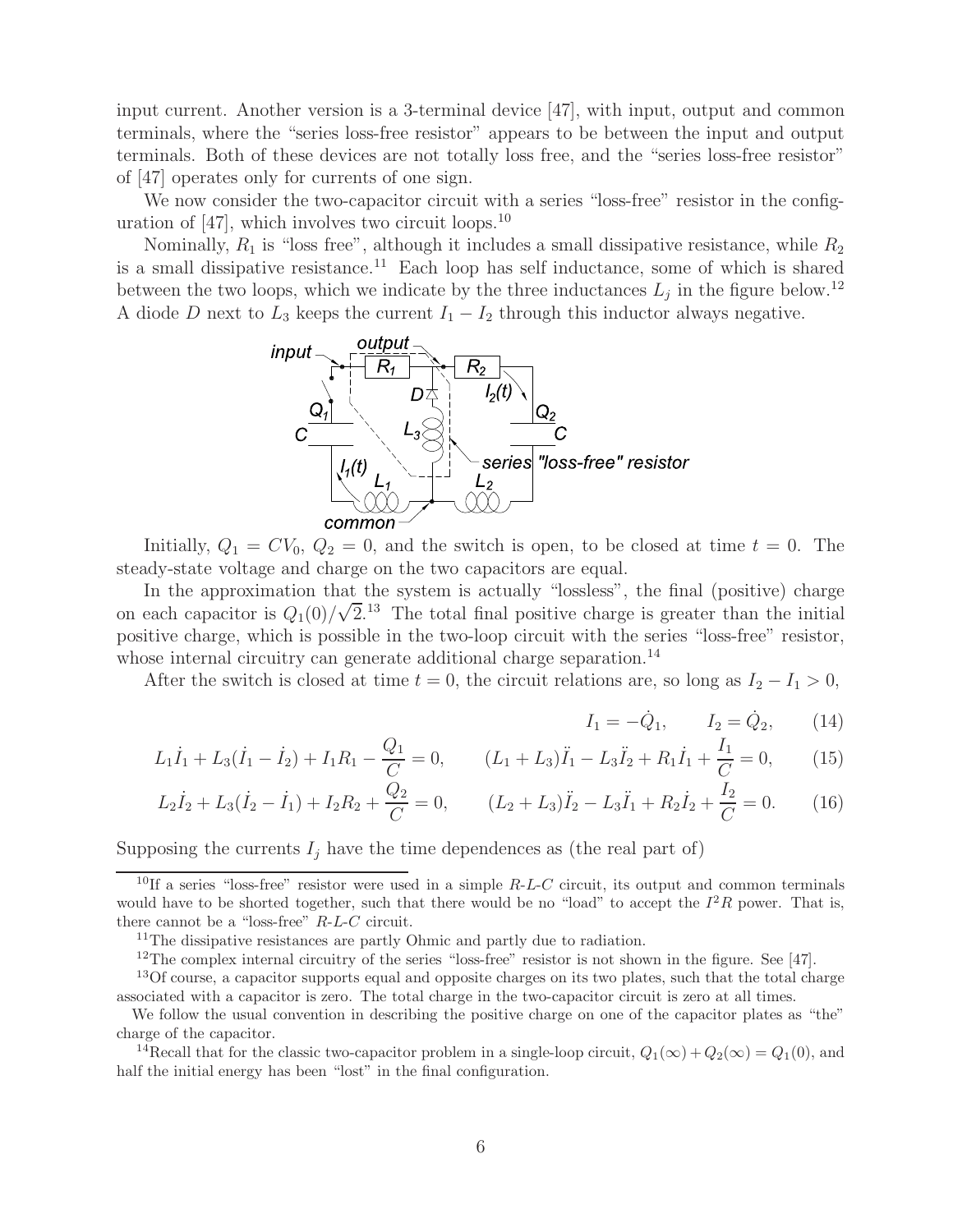$I_i(t \geq 0) = K_i e^{\alpha t}$  for complex constants  $\alpha$  and  $K_i$ , the loop equations take the forms,<sup>15</sup>

$$
\alpha^2 (L_1 + L_3) K_1 - \alpha^2 L_3 K_2 + \alpha R_1 A_1 + \frac{K_1}{C} = 0, \qquad (17)
$$

$$
\alpha^{2}(L_{2}+L_{3})K_{2}-\alpha^{2}L_{3}K_{1}+\alpha R_{2}A_{2}+\frac{K_{2}}{C}=0.
$$
\n(18)

We have two simultaneous equations in the two unknowns  $K_1$  and  $K_2$  (in terms of the unknown parameter  $\alpha$ ),

$$
\left[\alpha^2(L_1 + L_3) + \alpha R_1 + \frac{1}{C}\right] K_1 - \alpha^2 L_3 K_2 = 0,
$$
\n(19)

$$
-\alpha^2 L_3 K_1 + \left[\alpha^2 (L_2 + L_3) + \alpha R_2 + \frac{1}{C}\right] K_2 = 0.
$$
 (20)

For a solution to exist, the determinant of the  $2 \times 2$  coefficient matrix must vanish,

$$
0 = \left[\alpha^2(L_1 + L_3) + \alpha R_1 + \frac{1}{C}\right] \left[\alpha^2(L_2 + L_3) + \alpha R_2 + \frac{1}{C}\right] - \alpha^4 L_3^2
$$
  
=  $\alpha^4(L_1L_2 + L_1L_3 + L_2L_3) + \alpha^3 [R_1(L_2 + L_3) + R_2(L_1 + L_3)]$   
+  $\alpha^2 \left[R_1R_2 + \frac{L_1 + L_2 + 2L_3}{C}\right] + \alpha \frac{R_1 + R_2}{C} + \frac{1}{C^2}.$  (21)

This is a quartic equation for  $\alpha$ , for which an analytic solution exists, but which is very cumbersome. Instead, we content ourselves with a numerical example, based on parameters of a proposed experiment (Ivo Barbi, private communication) in which the series "loss-free" resistor has  $R_1 = 150 \Omega$ , and  $C = 1 \text{ mF}$ . We take  $R_2 = 0.05 \Omega$ , as in the experiment described in sec. 2.3 above. As noted in sec. 1 above, the self inductances are of order  $\mu_0 \ln(a/b)$ , and we take  $L_1 = L_2 = 2L_3 = 5$  µH. With these parameters, the quartic equation is (in SI units),

$$
5 \times 10^{-11} \alpha^4 + 0.075 \alpha^3 + 7.5 \alpha^2 + 1.5 \times 10^5 \alpha + 1 \times 10^6 = 0.
$$
 (22)

Because the terms higher than linear are small (and  $R_2 \ll R_1$ ), there is a solution with no oscillation and simple exponential damping with time constant  $-1/\alpha \approx R_1C = 0.15$  s; however, this requires the charge on both capacitors to decrease with time, and so is not the solution we seek. Other solutions (found by several online quartic-equation solvers) include,

$$
\alpha \approx -50 \pm 1500 \, i \equiv -\beta + i \, \omega_0. \tag{23}
$$

corresponding to rapidly damped oscillations,

$$
I_j(t \ge 0) = A_j e^{-\beta t} \sin \omega_0 t,
$$
\n(24)

with real, positive constants  $A_j$  and about 10 oscillations per damping time constant.<sup>16</sup>

<sup>&</sup>lt;sup>15</sup>As will be seen below, this assumption is not consistent with  $I_2 - I_1 > 0$  at all times.

<sup>&</sup>lt;sup>16</sup>This behavior is similar to that observed in the discharge of a single capacitor, as discussed in sec. 2.3 above. There is also an unphysical solution with  $\alpha \approx -10^7$ .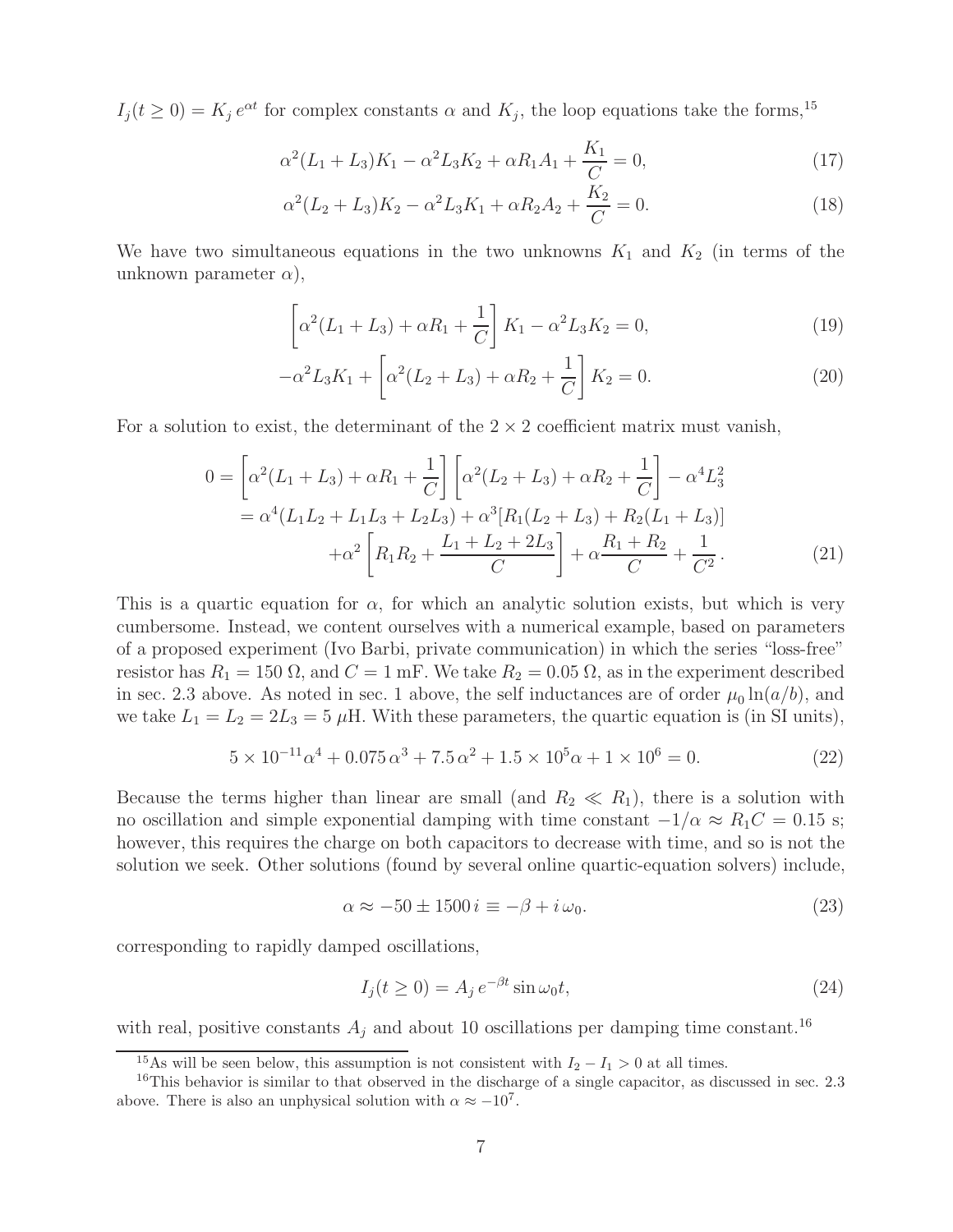Use of eq. (24) for all  $t > 0$  would imply that the charges  $Q_j$  on the two capacitors obey, recalling eq. (14),

$$
Q_1(t \ge 0) = Q_1(0) - \int_0^t I_1(t') dt' = Q_1(0) - A_1 \int_0^t e^{-\beta t'} \sin \omega_0 t' dt'
$$
  
=  $Q_1(0) - \frac{A_1 \omega_0}{\omega_0^2 + \beta^2} + \frac{A_1 \omega_0 e^{-\beta t}}{\omega_0^2 + \beta^2} \left( \cos \omega_0 t - \frac{\beta}{\omega_0} \sin \omega_0 t \right),$  (25)

$$
Q_2(t \ge 0) = Q_2(0) + \int_0^t I_1(t') dt' = A_2 \int_0^t e^{-\beta t'} \sin \omega_0 t' dt'
$$
  
= 
$$
\frac{A_2 \omega_0}{\omega_0^2 + \beta^2} - \frac{A_2 \omega_0 e^{-\beta t}}{\omega_0^2 + \beta^2} \left( \cos \omega_0 t - \frac{\beta}{\omega_0} \sin \omega_0 t \right),
$$
 (26)

using Dwight 575.1 [42]. The final charges as  $t \to \infty$  are,

$$
Q_1(\infty) = Q_1(0) - \frac{A_1 \omega_0}{\omega_0^2 + \beta^2} \approx Q_1(0) - \frac{A_1}{\omega_0} \qquad Q_2(\infty) = \frac{A_2 \omega_0}{\omega_0^2 + \beta^2} \approx \frac{A_2}{\omega_0}.
$$
 (27)

As noted earlier, the design of the series "loss-free" resistor of [47] is such that its input and output terminals are connected by effective resistance  $R_1$ , which means that the final (steady-state) voltages on the two capacitors are the same. For two capacitors of the same capacitance, this implies that  $Q_1(\infty) = Q_2(\infty)$ , and hence that,

$$
A_2 = -A_1 + \frac{Q_1(0) (\omega_0^2 + \beta^2)}{\omega_0} \approx -A_1 + Q_1(0) \omega_0.
$$
 (28)

Also, as noted earlier, the above analysis is valid only if  $I_2 - I_1 > 0$ , to be consistent with the presence of the diode in the circuit. However, in our model,  $I_2-I_1 = (A_2-A_1) e^{-\beta t} \sin \omega_0 t$ , which is negative half of the time for any values of  $A_1$  and  $A_2$ . Hence, the above analysis cannot be valid for all times, and it is perhaps a matter for experiment to determine what actually happens in the two-capacitor circuit with a series "loss-free" resistor.<sup>17</sup>

## **References**

- [1] C. Zucker, *Condenser Problem*, Am. J. Phys. **23**, 469 (1955), http://kirkmcd.princeton.edu/examples/EM/zucker\_ajp\_23\_469\_55.pdf
- [2] R.C. Levine, *Apparent Nonconservation of Energy in the Discharge of an Ideal Capacitor*, IEEE Trans. Ed. **10**, 197 (1967), http://kirkmcd.princeton.edu/examples/EM/levine\_ieeete\_10\_197\_67.pdf

<sup>17</sup>In the approximation that the circuit is loss free,  $Q_1(\infty) = Q_0/\sqrt{2} = Q_2(\infty)$ , so from eq. (27) we would have,

$$
A_2 = \frac{Q_0 \omega_0 (\sqrt{2} - 1)}{\sqrt{2}}, \qquad A_2 = \frac{Q_0 \omega_0}{\sqrt{2}}, \qquad (29)
$$

and  $A_2 > A_1$ . Hence, the above analysis should be a good approximation to the actual performance for the first half cycle of the oscillations, *i.e.*, for  $t < \pi/\omega_0 \approx 2$  ms.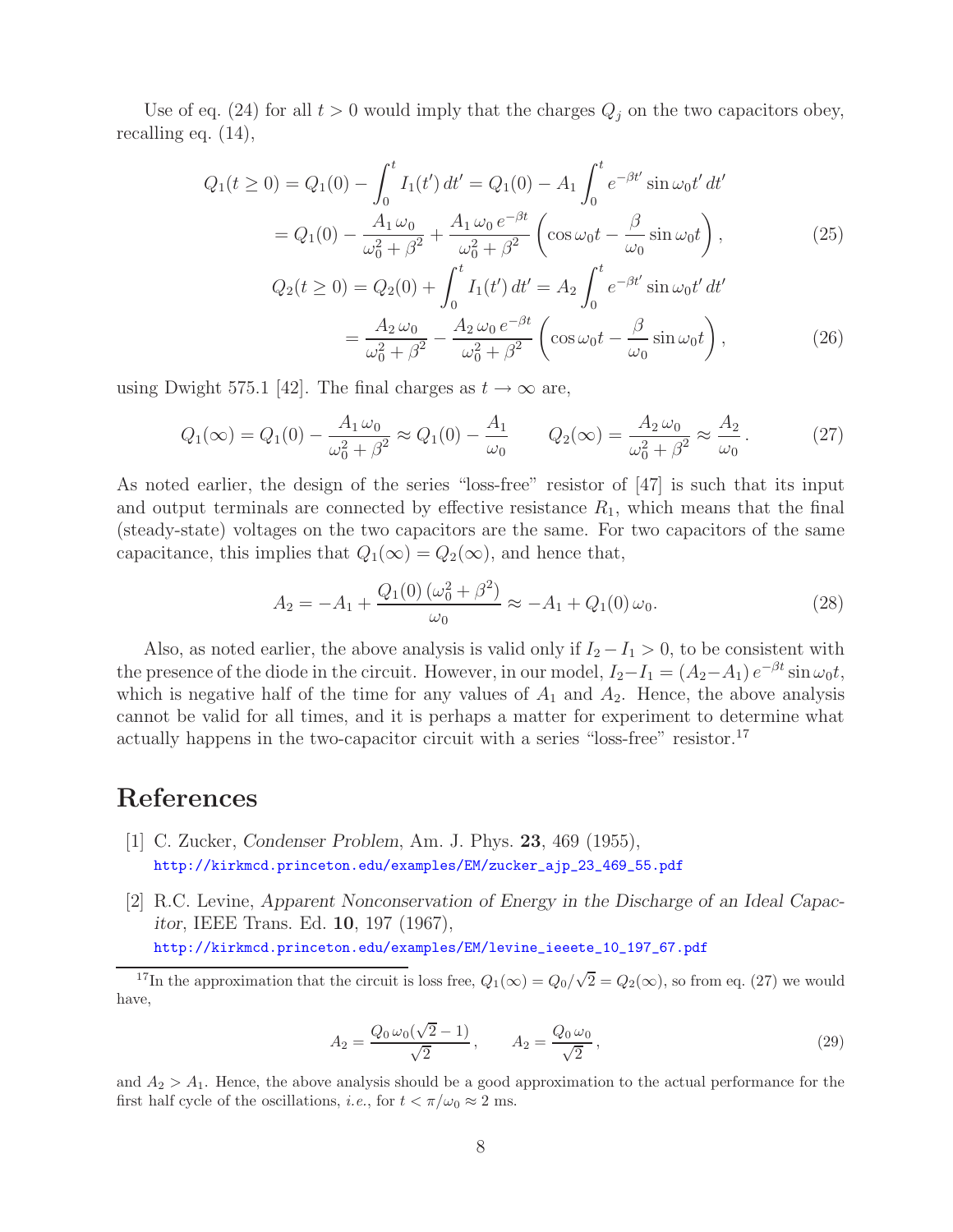- [3] C. Cuvaj, *On conservation of Energy in Electrical Circuits*, Am. J. Phys. **36**, 909 (1968), http://kirkmcd.princeton.edu/examples/EM/cuvaj\_ajp\_36\_909\_68.pdf
- [4] C. Goldberg, *The Concept of "Zero Resistance"*, IEEE Trans. Ed. **11**, 159 (1968), http://kirkmcd.princeton.edu/examples/EM/goldberg\_ieeete\_11\_159\_68.pdf
- [5] W.B. Berry, *Conservation of Energy in the Ideal Capacitor Discharge*, IEEE Trans. Ed. **11**, 216 (1968), http://kirkmcd.princeton.edu/examples/EM/berry\_ieeete\_11\_216\_68.pdf
- [6] R.E. Machol, *Comments on "Apparent Nonconservation of Energy in the Discharge of an Ideal Capacitor"*, IEEE Trans. Ed. **11**, 217 (1968), http://kirkmcd.princeton.edu/examples/EM/machol\_ieeete\_11\_217\_68.pdf
- [7] E.M. Williams, *Conservation of Energy in the Discharge of an Ideal Capacitor Structure*, IEEE Trans. Ed. **13**, 91 (1970), http://kirkmcd.princeton.edu/examples/EM/williams\_ieeete\_13\_91\_70.pdf
- [8] Epsilon, *Did You Know?* Wireless World **84** (12), 67 (1978), http://kirkmcd.princeton.edu/examples/EM/epsilon\_ww\_84(12)\_67\_78.pdf
- [9] R.A. Powell, *Two-capacitor problem: A more realistic view*, Am. J. Phys. **47**, 460 (1979), http://kirkmcd.princeton.edu/examples/EM/powell\_ajp\_47\_460\_79.pdf
- [10] M. Kahn, *Capacitors and energy losses*, Phys. Ed. **23**, 36 (1988), http://kirkmcd.princeton.edu/examples/EM/kahn\_pe\_23\_36\_88.pdf
- [11] C.J. Macdonald, *Conservation and capacitance*, Phys. Ed. **23**, 202 (1988), http://kirkmcd.princeton.edu/examples/EM/macdonald\_pe\_23\_202\_88.pdf
- [12] C. Parton, *Conservation and capacitance*, Phys. Ed. **24**, 67 (1989), http://kirkmcd.princeton.edu/examples/EM/parton\_pe\_24\_67\_89.pdf
- [13] G.S.M. Moore, *Conservation and capacitance*, Phys. Ed. **24**, 256 (1989), http://kirkmcd.princeton.edu/examples/EM/moore\_pe\_24\_256\_89.pdf
- [14] R.P. Mayer, J.R. Jeffries and G.F. Paulik, *The Two-Capacitor Problem Reconsidered*, IEEE Trans. Ed. **36**, 307 (1993), http://kirkmcd.princeton.edu/examples/EM/mayer\_ieeete\_36\_307\_93.pdf
- [15] W.C. Athis *et al.*, *Low-Power Digital Systems Based on Adiabatic Switching Principles*, IEEE Trans. Very Large Scale Int. Sys. **2**, 398 (1994), http://kirkmcd.princeton.edu/examples/EM/athas\_ieeetvlsis\_2\_398\_94.pdf
- [16] R.J. Sciamanda, *Mandated energy dissipation—e pluribus unum*, Am. J. Phys. **64**, 1291 (1996), http://kirkmcd.princeton.edu/examples/EM/sciamanda\_ajp\_64\_1291\_96.pdf
- [17] W.J. O'Connor, *The famous 'lost' energy when two capacitors are joined: a new law?* Phys. Ed. **32**, 88 (1997), http://kirkmcd.princeton.edu/examples/EM/oconnor\_pe\_32\_88\_97.pdf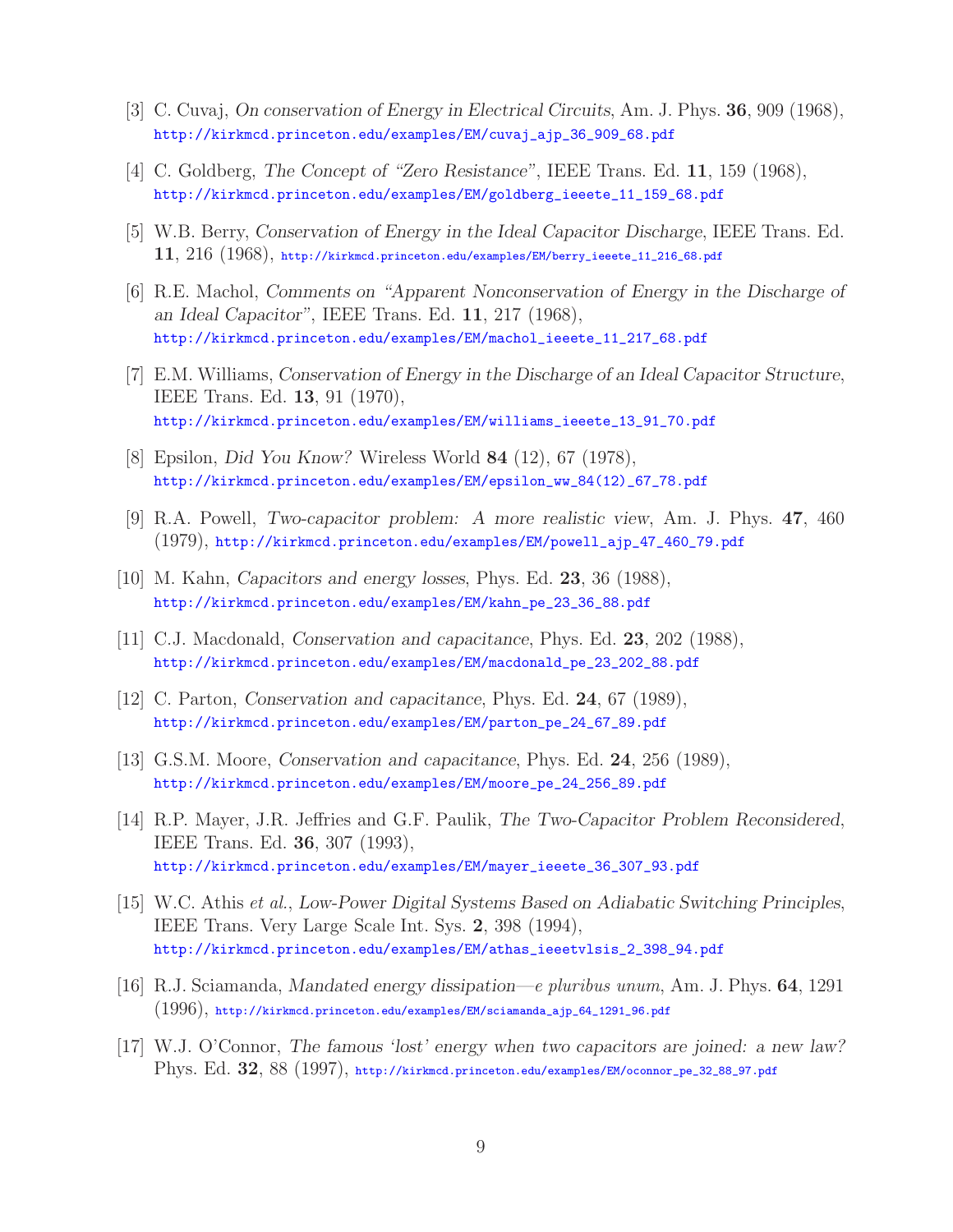- [18] R. Bridges, *Joining capacitors*, Phys. Ed. **32**, 217 (1997), http://kirkmcd.princeton.edu/examples/EM/bridges\_pe\_32\_217\_97.pdf
- [19] C. Parton, *Energy exchange*, Phys. Ed. **32**, 380 (1997), http://kirkmcd.princeton.edu/examples/EM/parton\_pe\_32\_380\_97.pdf
- [20] Z. Yongzhao and Z. Shuyan, *Calculating the 'lost energy'*, Phys. Ed. **33**, 278 (1998), http://kirkmcd.princeton.edu/examples/EM/youngzhao\_pe\_33\_278\_98.pdf
- [21] S. Mould, *The energy lost between two capacitors: an analogy*, Phys. Ed. **33**, 323 (1998), http://kirkmcd.princeton.edu/examples/EM/mould\_pe\_33\_323\_98.pdf
- [22] K. Mita and M. Boufaida, *Ideal capacitor circuits and energy conservation*, Am. J. Phys. **67**, 737 (1999), http://kirkmcd.princeton.edu/examples/EM/mita\_ajp\_67\_737\_99.pdf
- [23] S.M. Al-Jaber and S.K. Salih, *Energy consideration in the two-capacitor problem*, Eur. J. Phys. **21**, 341 (2000), http://kirkmcd.princeton.edu/examples/EM/aljaber\_ejp\_21\_341\_00.pdf
- [24] T.B. Boykin, D. Hite and N. Singh, *The two-capacitor problem with radiation*, Am. J. Phys. **70**, 415 (2002), http://kirkmcd.princeton.edu/examples/EM/boykin\_ajp\_70\_415\_02.pdf
- [25] A.M. Sommariva, *Solving the two capacitor paradox through a new asymptotic approach*, IEE Proc. Circ. Dev. Syst. **150**, 227 (2003), http://kirkmcd.princeton.edu/examples/EM/sommariva\_ieecds\_150\_227\_03.pdf
- [26] T.C. Choy, *Capacitors can radiate: Further results for the two-capacitor problem*, Am. J. Phys. **72**, 662 (2004), http://kirkmcd.princeton.edu/examples/EM/choy\_ajp\_72\_662\_04.pdf
- [27] R. Newburgh, *Two theorems on dissipative energy losses in capacitor systems*, Phys. Ed. **40**, 370 (2005), http://kirkmcd.princeton.edu/examples/EM/newburgh\_pe\_40\_370\_05.pdf
- [28] A.M. Abu-Labdeh and S.M. Al-Jaber, *Energy consideration from non-equilibrium to equilibrium state in the process of charging a capacitor*, J. Electrostatics **66**, 190 (2008), http://kirkmcd.princeton.edu/examples/EM/aljaber\_je\_66\_190\_08.pdf
- [29] K. Lee, *The two-capacitor problem revisited: a mechanical harmonic oscillator model approach*, Eur. J. Phys. **30**, 60 (2009), http://kirkmcd.princeton.edu/examples/EM/lee\_ejp\_30\_69\_09.pdf
- [30] A.P. James, *The mystery of lost energy in ideal capacitors* (Oct. 28, 2009), https://arxiv.org/abs/0910.5279
- [31] V. Panković, *Definite solution of the two capacitor paradox (and two water bucket paradox)* (Dec. 3, 2009), https://arxiv.org/abs/0912.0650
- [32] A. Bonanno, M, Camarca and P. Sapia, *Reaching equilibrium: the role of dissipation in analogous systems, within a thermodynamic-like perspective*, Eur. J. Phys. **33**, 1851 (2012), http://kirkmcd.princeton.edu/examples/EM/bonanno\_ejp\_33\_1851\_12.pdf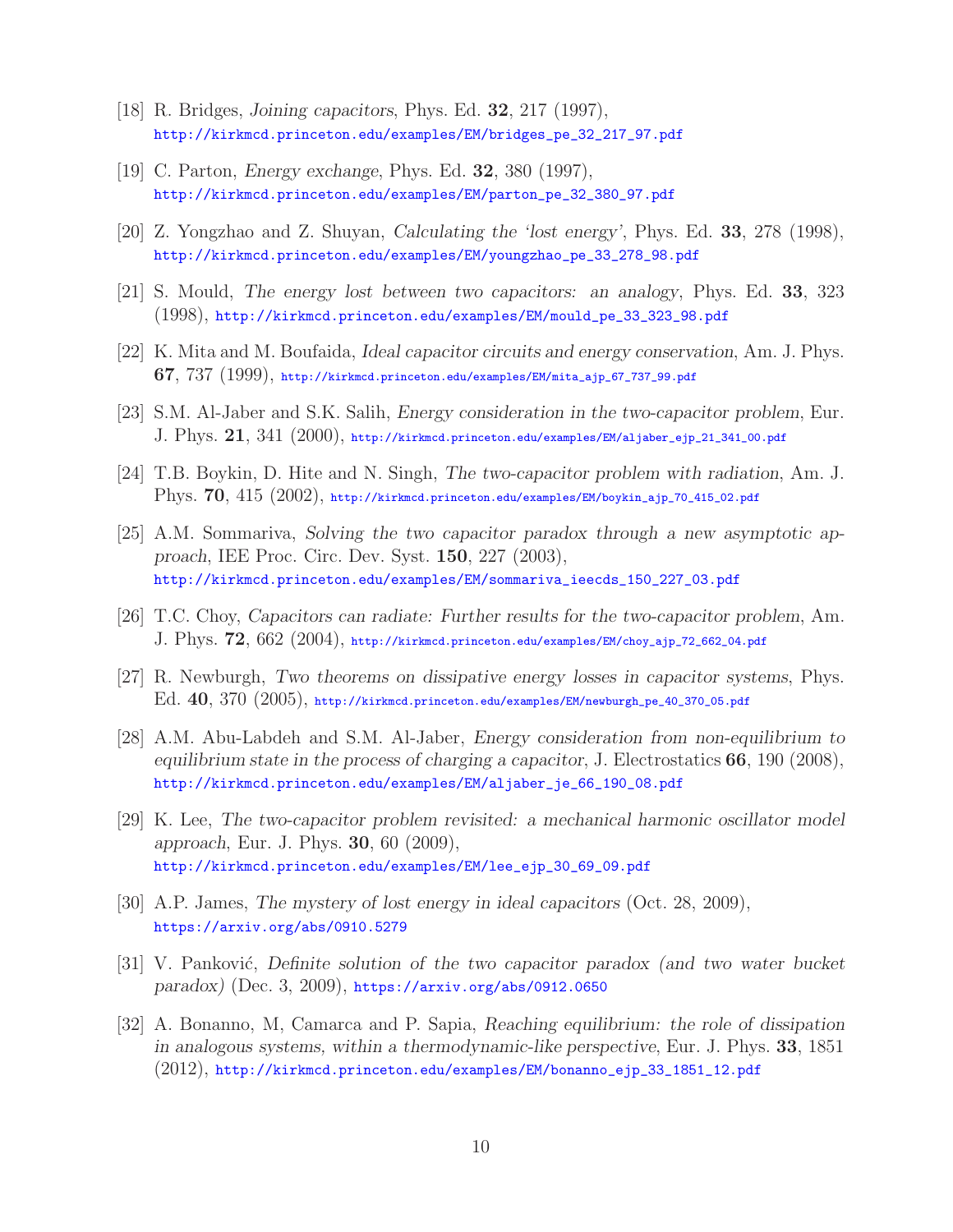- [33] V. Lara, D.F. Amaral and K. Dechoum, *O problema dos dois capacitores revisitado (The problem of two capacitors revisited)*, Rev. Bras. Ens. Fis. **35**, 2307 (2013), http://kirkmcd.princeton.edu/examples/EM/lara\_rbef\_35\_2307\_13.pdf
- [34] A.K. Singal, *The Paradox of Two Charged Capacitors A New Perspective* (Aug. 21, 2013), https://arxiv.org/abs/1309.5034; also in Phys. Ed. (India) **31** (4), 2 (2015).
- [35] D. Funaro, *Charging Capacitors According to Maxwell's Equations: Impossible*, Ann. Fond. Louis de Broglie **39**, 75 (2014), http://kirkmcd.princeton.edu/examples/EM/funaro\_aflb\_39\_75\_14.pdf
- [36] G.A. Urz´ua *et al.*, *Radiative effects and the missing energy paradox in the ideal two capacitors problem*, J. Phys. A Conf. Ser. **720**, 012054 (2016), http://kirkmcd.princeton.edu/examples/EM/urzua\_jpacs\_720\_012054\_16.pdf
- [37] D. Wang, *The most energy efficient way to charge the capacitor in a RC circuit*, Phys. Ed. **52**, 065019 (2017), http://kirkmcd.princeton.edu/examples/EM/wang\_pe\_52\_065019\_17.pdf
- [38] H. Kim and Y. Ji, *An Interpretation of the Two-Capacitor Paradox Based on the Field Point of View*, New Phys. Sae Mulli **67**, 1450 (2017), http://kirkmcd.princeton.edu/examples/EM/kim\_npsm\_67\_1450\_17.pdf
- [39] K.T. McDonald, *Lewin's Circuit paradox* (May 7, 2010), http://kirkmcd.princeton.edu/examples/lewin.pdf
- [40] J.H. Poynting, *On the Transfer of Energy in the Electromagnetic Field*, Phil. Trans. Roy. Soc. London **175**, 343 (1884), http://kirkmcd.princeton.edu/examples/EM/poynting\_ptrsl\_175\_343\_84.pdf
- [41] K.T. McDonald, *The Fields Outside a Long Solenoid with a Time-Dependent Current* (Dec. 6, 1996), http://kirkmcd.princeton.edu/examples/solenoid.pdf
- [42] H.B. Dwight, *Tables of Integrals and Other Mathematical Data*, 4th ed. (Macmillan, 1961), http://kirkmcd.princeton.edu/examples/EM/dwight\_57.pdf
- [43] J. Larmor, *On the Theory of the Magnetic Influence on Spectra; and on the Radiation from moving Ions*, Phil. Mag. **44**, 503 (1897), http://kirkmcd.princeton.edu/examples/EM/larmor\_pm\_44\_503\_97.pdf
- [44] L.F. Woodruff, *Princeiples of Electric Power Transmission and Distribution*, (Wiley, 1925), http://kirkmcd.princeton.edu/examples/EM/woodruff\_25.pdf
- [45] S. Singer, *Realization of Loss-Free Resistive Elements*, IEEE Trans. Circ. Sys. **37**, 54 (1990), http://kirkmcd.princeton.edu/examples/EM/singer\_ieeetcs\_37\_54\_90.pdf
- [46] S. Singer, S. Ozeri and D. Shmilovitz, *A Pure Realization of Loss-Free Resistor*, IEEE Trans. Circ. Sys. **51**, 1639 (2004), http://kirkmcd.princeton.edu/examples/EM/singer\_ieeetcs\_51\_1639\_04.pdf